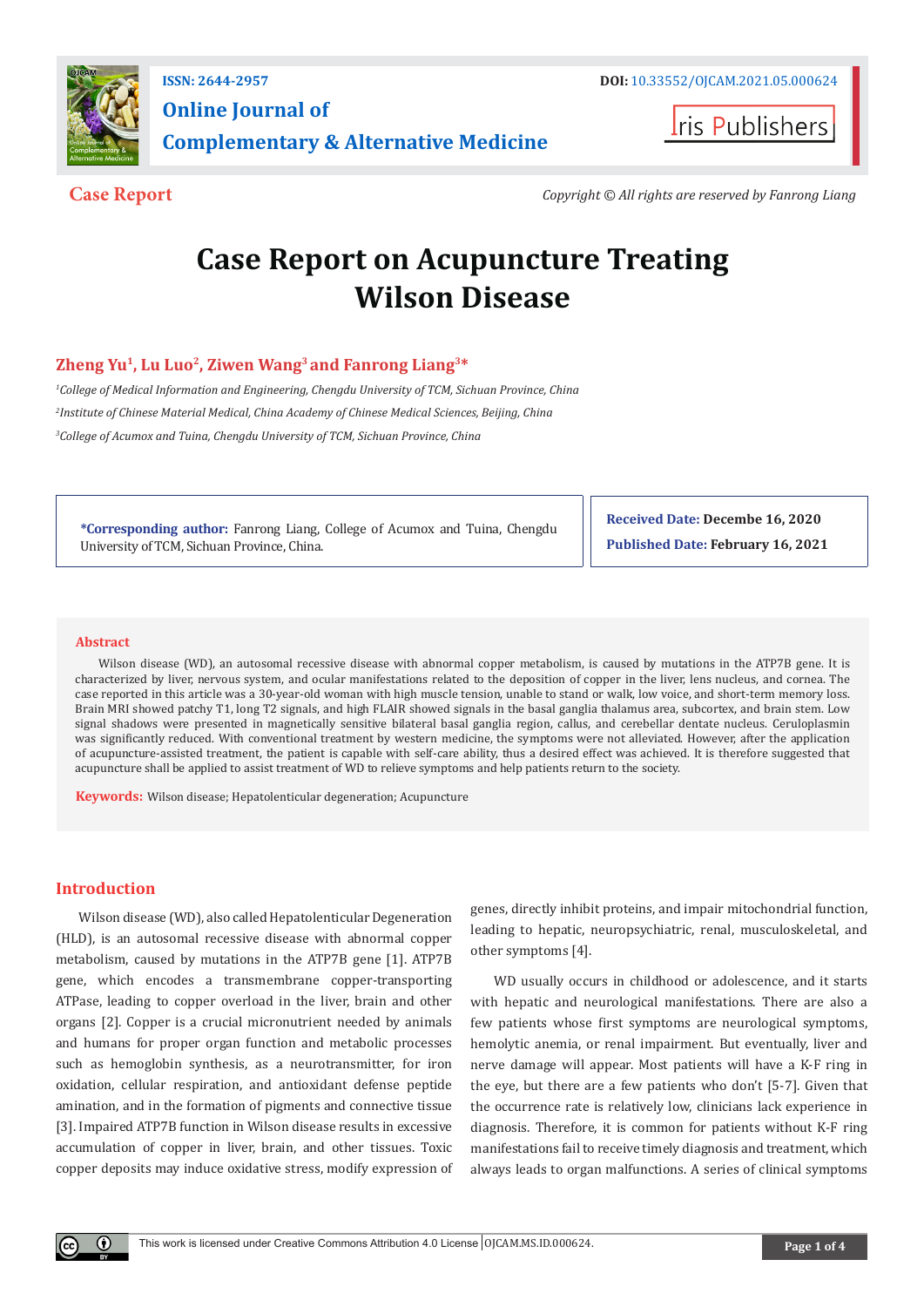are presented due to copper excretion disorders which leads to accumulation in human body, mainly including symptoms of the liver, nervous system and eyes, as well as the kidneys, cardiovascular system, heart, etc. The incidence of WD in China is higher than that in the west [8].

#### **Case Report**

A 30-year-old female patient paid her first visit to acupuncture clinic since she couldn't stand or walk. Her family complained that she suffered from hepatolenticular degeneration and the first diagnosis was made in 2007. However, in 2005, she developed jaundice, liver coma, and abnormal blood coagulation, yet no clear cause was found. She was discharged after the symptoms were relieved by western medical treatment. In 2007, she was diagnosed with nodular cirrhosis during gallstone surgery. Therefore, WD was diagnosed, followed by test showing significantly reduced ceruloplasmins. Additionally, copper drainage was given, and the patient was discharged after cholecystectomy. The patient continued to have hypoproteinemia, and long-term use of albumin. The hypoproteinemia was relieved after she was treated with acupuncture and Chinese herbal medicine for four months. In 2008, he had colectomy due to dolichosigmoid, the postoperative patient was in good physical condition and could take care of herself and be able to work normally. Until 2017, an unexplained diarrhea occurred, and her weight was reduced to 28 kg. Then she had mental symptoms including visual hallucinations, fear, and speech rambling, etc. She couldn't walk stability, and cerebral hemorrhage occurred after falling down. She was then admitted to the Department of Neurology, West China Hospital for treatment.

The admission examinations showed that ceruloplasmin was 34.2mg/l, 24-hour urine copper was 0.55umol/l, prothrombin time was 13.2s, INR was 1.21, D-dimer was 1.33mg/l. MRI of

**Table 1:** She is now continuing her acupuncture treatment in the clinic.

head showed that there were slightly longer T1 and T2 signals in bilateral basal ganglia thalamus, subcortical and brainstem, and higher flair signal. Low signal shadow was seen in the basal ganglia, substantia nigra and dentate nucleus of cerebellum. The ventricles, cisterns and sulci were widened, especially around the cerebellum. Midline structure was centralized. No abnormal signal is found in skull. ECG: sinus tachycardia, T wave changes. No abnormality was found in liver and kidney function and electrolyte. The cerebrospinal fluid was normal and TB antibody was negative; No abnormality was found in glucose-6-phosphate dehydrogenase 1131iu / L and anticardiolipin antibody Ru / ml; K-f ring was never found in the patient. The patient didn't follow low-cooper diet since the diagnosis till the inpatient admission. She was given quetiapine fumarate tablets, dobutazide tablets, escitalopram oxalate tablets and dimercapto butanediol tablets after admission. After 21 days of treatment, the patient was discharged from the hospital and could communicate with his family, but she was unable to stand or walk, and had difficulty in articulation. She again looked for acupuncture treatment. Since May 2019, she received acupuncture treatment in Prof. Liang Fanrong's clinic, three times per week. The acupoints were: GB 20 (Fengchi), GB 12 (Wan Gu), BL 10 (Tian Zhu), GB 8 (Shuai Gu), Du 20 (Baihui), EX-HN 1 (Sishengcong), EX-B 2 (Jiaji), PC 6 (Neiguan), SI 4 (Wangu), SP 9 (Yinlingquan), GB 34 (Yanglingquan), ST 36 (Zusanli), SP 6 (Sanyinjiao), KI 3 (Taixi), BL 60 (Kunlun), KI 2 (Rangu). The compatibility of acupoints shows in Table 1. Moxibustion box was applied on the acupoints at the back. After 14 times of treatments, the patient could walk for two meters without any assistance. Her menstruation also returned normal after a few years of pause. Until January 2020, she has totally received 50 times of treatments. Except for the low voice, the patient can take care of herself, and her short memory was returned as well. Both her family and her were satisfied with the effect.

| <b>Acupoints</b>      | <b>Function</b>                                      | Compatibility                                                                                                          |
|-----------------------|------------------------------------------------------|------------------------------------------------------------------------------------------------------------------------|
| Du 20 (Baihui)        | Open the orifices and consolidate                    | Monarch (Jun) points, combined<br>together to open orifices, improve<br>cognition impairment and motor<br>disfunctions |
| EX-HN 1 (Sishengcong) | Benefit the brain and calm down the mind             |                                                                                                                        |
| GB 20 (Fengchi)       | Refresh the spirit and sedate liver wind             |                                                                                                                        |
| PC 6 (Neiguan)        | Calm down the spirit, regulate Qi, and relieve pain  |                                                                                                                        |
| $EX-B 2$ (Jiaji)      | Regulate organ functions                             | Minister (Chen) points, Benefit organs<br>and reinforce Qi and blood                                                   |
| SP 9 (Yinlingquan)    | Strengthen spleen and remove dampness                |                                                                                                                        |
| SP 6 (Sanyinjiao)     | Strengthen spleen, tonify kidney and liver           |                                                                                                                        |
| ST 36 (Zusanli)       | Tonify stomach qi and resolve spleen dampness        |                                                                                                                        |
| KI 3 (Taixi)          | Nourish kidney yin and tonify kidney yang            |                                                                                                                        |
| BL 10 (Tian Zhu)      | Activate Qi and reinforce Yang                       |                                                                                                                        |
| GB 34 (Yanglingquan)  | The tendon confluent point of eight confluent points | Assistant (Zuo) points, sommthe<br>meridians and relieve contractures of<br>tendons                                    |
| SI 4 (Wangu)          | activate the meridians and remove dampness           |                                                                                                                        |
| BL 60 (Kunlun)        | Clear the heat and activate the meridians            |                                                                                                                        |
| GB 12 (Wan Gu)        | Clear the wind heat and improve eyesight             | Assistant (Zuo) points, clear internal<br>wind, external heat and dampness                                             |
| KI 2 (Rangu)          | Raise the clear and reduce the turbid                |                                                                                                                        |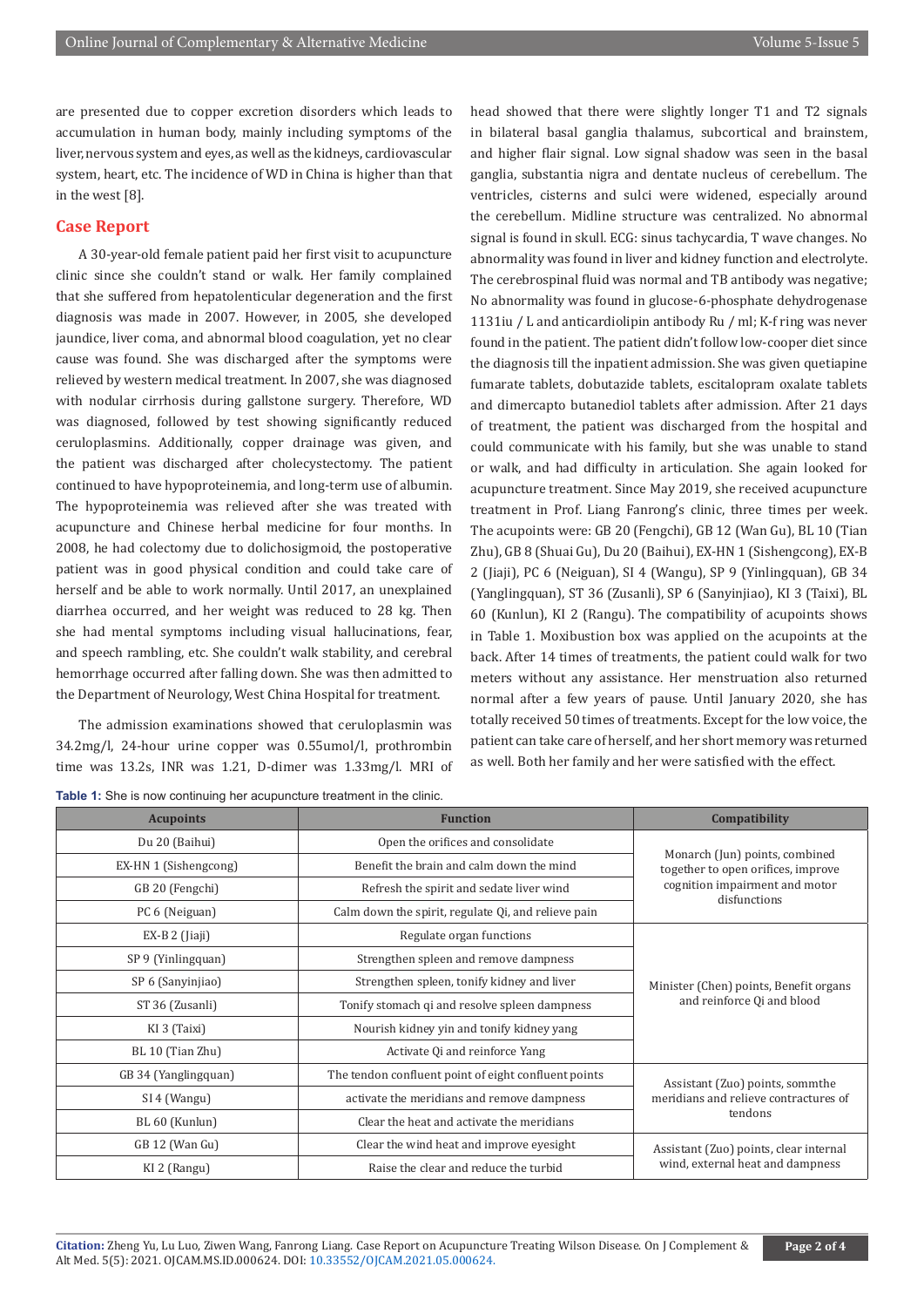#### **Discussion**

Early diagnosis is crucial for WD. Preferably when the child/ adolescent is asymptomatic, it is most likely to result in nearnormal longevity with generally good health so long as the patient tolerates effective medication, is adherent to the lifelong treatment regimen, and has consistent access to the medication [9]. An early diagnosis of WD, and appropriate anticopper treatment, usually leads to a marked improvement in patient health. Furthermore, if the treatment is performed before tissue damage, tissue damage can be avoided. Tissue damage can be reversed in most patients [10]. Conversely, delayed diagnosis can result in persistent pathology, which, left untreated, can ultimately prove lethal [11].

The clinical manifestations of WD are very complex, because copper accumulates not only in the liver and brain, but also in other organs. Liver injury can also be the cause of secondary impairment of other tissues. Therefore, the clinical manifestation of WD may involve liver, renal, cardiac, skin, osteoarticular, or endocrinologic and include other organ disturbances [12]. In almost 20% of cases, psychiatric disorders is the first clinical manifestation of WD [13]. Together with a combination of symptoms, it can easily lead to misdiagnosis.

For conventional medical treatment, copper chelating agents and zinc preparations were mostly applied. If early diagnosis and timely treatment are available, patients are expected to obtain a healthy life. However, all currently available WD treatments are associated with adverse effects in a subset of patients, such as neurological deterioration.

The patient in this article started with hepatic symptoms, unfortunately the diagnosis was not confirmed in time. The diagnosis of WD and corresponding treatments were given 2 years later, so that the patient could work and live normally in the next ten years. However, since she didn't strictly control the diet and receive treatment on time, neurological and psychiatric symptoms appeared. Through acupuncture-assisted treatment, the relatively ideal effect was achieved.

Traditional Chinese Medicine (TCM) hasn't made a clear statement regarding WD. Based on the symptoms of high muscle tension, unable to stand or walk, pale and thin tongue, deep and thin pulse, the TCM diagnosis was "Tendon Disease (Jing Bing)". The location of Tendon Disease is, apparently, at the tendons. Liver is in charge of tendons. According to the theory of five elements, kidney (corresponding to water) can nourish the liver (corresponding to wood), and liver restrains spleen (corresponding to earth). If liver is sick, it would over-restrain spleen, lead to spleen deficiency. According to *Discussion on Tendons and Bones, Su Wen, Inner Canon of the Yellow Emperor (Huang Di Nei Jing)*, the disorders of Du vessels are manifested with contracture and intensity of neck and muscles. The collateral of Du vessel is connected with Shaoyin meridian, passing by the spin and belonging to the kidney. Therefore, WD,

in TCM, is correlated to liver, spleen (stomach), kidney, and Du vessels. The contracture is caused by external blockage on the meridians, Qi and blood accumulation. As per transformations of the syndrome differentiation, it could turn into heat and fire flaming, which consumes the yin fluid; If it lasts for a long period or if the treatment is delayed, the liver essence and kidney blood shall be insufficient; If the symptoms include poor appetite and fatigue, then the spleen earth is deficient; If the chronic pathogens dwells into the collaterals, or there is external trauma, there will be blood stagnation and blocked vessels. Technically speaking, there could be deficient or excessive syndromes, contracture due to insufficient nutrition in the tendons and meridians, and this is the pathogenesis of WD in TCM diagnosis. While for this patient particularly, given her course of treatment, tongue and pulse, her syndrome differentiation was liver, spleen and kidney deficiency, combined with Qi deficiency and blood stasis. So acupoints Du 20 (Baihui), EX-HN 1 (Sishengcong), GB 12 (Wan Gu), SI 4 (Wangu), PC 6 (Neiguan), GB 20 (Fengchi), and BL 10 (Tian Zhu) were selected to relieve insomnia, depression, visual hallucinations and other mental symptoms. EX-B 2 (Jiaji) was chosed to regulate the zang and fu organs. Combining with moxibustion, it can strengthen the beneficial effect on functions of zang-fu organs. Puncturing SP 9 (Yinlingquan), together with GB 34 (Yanglingquan), extrapyramidal symptoms such as tremor, salivation, and high muscle tension were relieved. ST 36 (Zusanli) and SP 6 (Sanyinjiao) can reinforce the postnatal Qi, while KI 3 (Taixi), BL 60 (Kunlun), and KI 2 (Rangu) can tonify the prenatal Qi, in return to strengthen the postnatal Qi, so the blood could be transformed from the Qi. Through the combination of all the acupoints above, both Yin and Yang were reinforced, and Qi and blood were simultaneously regulated.

There are few reports on acupuncture treatment for WD, but several researches have shown that acupuncture could promotes neurogenesis and cell proliferation in the central nervous system [14] Additionally, acupuncture presents antagonizing oxygen stress and anti-free radical effect [15]. Meanwhile, omics' studies have found that acupuncture can regulate metabolism, recover the disordered functions, which might be the effective mechanism of acupuncture.

#### **Conclusion**

"To treat the same disease with different approaches and different diseases with the same approach", proposed by the basic theory of TCM, applies the same therapy for different diseases with the same syndrome pattern, while different approaches for the same disease with different patterns. Though the cause of WD is cooper accumulation, the pathogenesis is disordered functions of functions in TCM diagnosis. Therefore, acupuncture is trying to regulate the functions of organs thus to improve the physical state of body, such as the recovery of motor function and short memory, appetite, and menstrual cycle. In the process of WD treatment, acupuncture shall be applied to relieve symptoms, which is